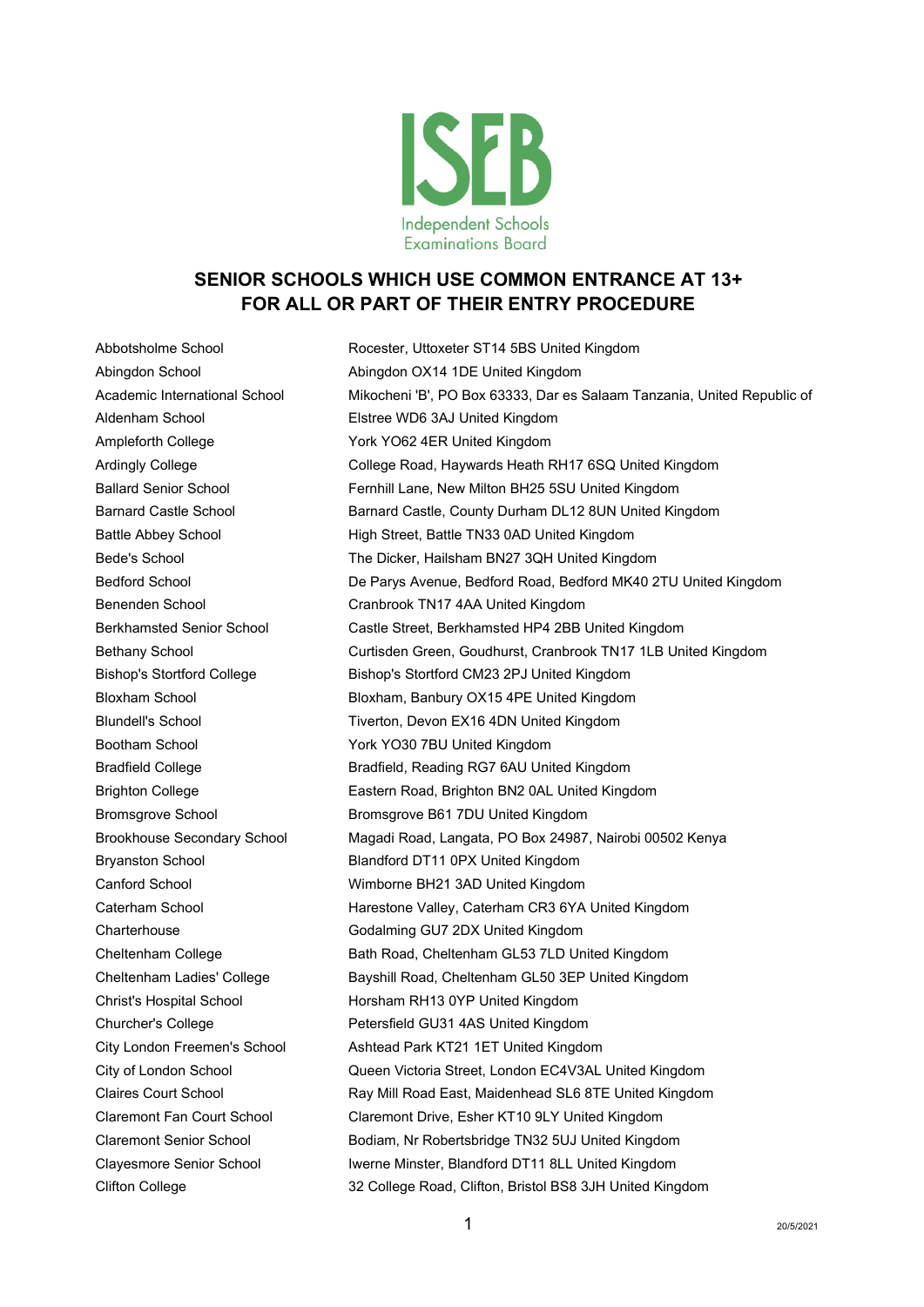Cranleigh School Cranleigh GU6 8QQ United Kingdom Denstone College **National Exercise ST14 5HN United Kingdom** Ellesmere College Ellesmere SY12 9AB United Kingdom Fettes College **Edinburgh EH4 1QX United Kingdom** Gordonstoun School Elgin IV30 5RF United Kingdom Gresham's School **Holt NR25 6EA United Kingdom** Haileybury School **Hertford SG13 7NU United Kingdom** Headington School **National Common Contract OX3 7TD United Kingdom** Hillcrest Secondary School PO Box 24819, Nairobi Kenya Ipswich School **Ipswich IP1 3SG United Kingdom** Kent College, Canterbury Canterbury CT2 9DT United Kingdom King Edward's School Witley Godalming GU8 5SG United Kingdom King's College Taunton TA1 3LA United Kingdom King's School Gloucester GL1 2BG United Kingdom King's School **BRUT BRUT BA10 0ED United Kingdom** 

Cokethorpe School Witney OX29 7PU United Kingdom Dauntsey's School **High Street, West Lavington, Devizes SN10 4HE United Kingdom** Dean Close School Shelburne Road, Cheltenham GL51 6HE United Kingdom Dover College Effingham Crescent, Dover CT17 9RH United Kingdom d'Overbroeck's College Leckford Road, Oxford OX2 6HX United Kingdom Downe House School Cold Ash, Thatcham RG18 9JJ United Kingdom Downside School Stratton-on-the-Fosse, Radstock, Bath BA3 4RJ United Kingdom Durham School Quarryheads Lane, Durham City DH1 4SZ United Kingdom Eastbourne College Old Wish Road, Eastbourne BN21 4JY United Kingdom Epsom College College Road, Epsom KT17 4JQ United Kingdom Eton College Windsor, Berkshire SL4 6DW United Kingdom Felsted School Stebbing Road, Felsted CM6 3LL United Kingdom Framlingham College **Framlingham, Woodbridge IP13 9EY United Kingdom** Fulham Senior 200 Greyhound Road, London W14 9SD United Kingdom Giggleswick School Giggleswick, Settle BD24 0DE United Kingdom Glenalmond College Glenalmond, Perth PH1 3RY United Kingdom Godolphin School Milford Hill, Salisbury SP1 2RA United Kingdom Halliford School **Russell Road, Shepperton TW17 9HX United Kingdom** Hampton Court House Senior School The Green, Hampton Court KT8 9BS United Kingdom Hampton School Hanworth Road, Hampton TW12 3HD United Kingdom Harrodian Senior School Lonsdale Road, London SW13 9QN United Kingdom Harrow School 5 High Street, Harrow on the Hill HA1 3HP United Kingdom Heathfield School London Road, Ascot SL5 8BQ United Kingdom Highgate School North Road, London N6 4AY United Kingdom Hurstpierpoint College College Lane, Hassocks BN6 9JS United Kingdom Ibstock Place School Clarence Lane, Roehampton, London SW15 5PY United Kingdom Kimbolton School **Kimbolton, Huntingdon PE28 0EA United Kingdom** Kingham Hill School **Kingham, Chipping Norton OX7 6TH United Kingdom** King's College School Wimbledon Common, London SW19 4TT United Kingdom King's School 25 The Precincts, Canterbury CT1 2ES United Kingdom King's School Rochester Satis House, Boley Hill, Rochester ME1 1TE United Kingdom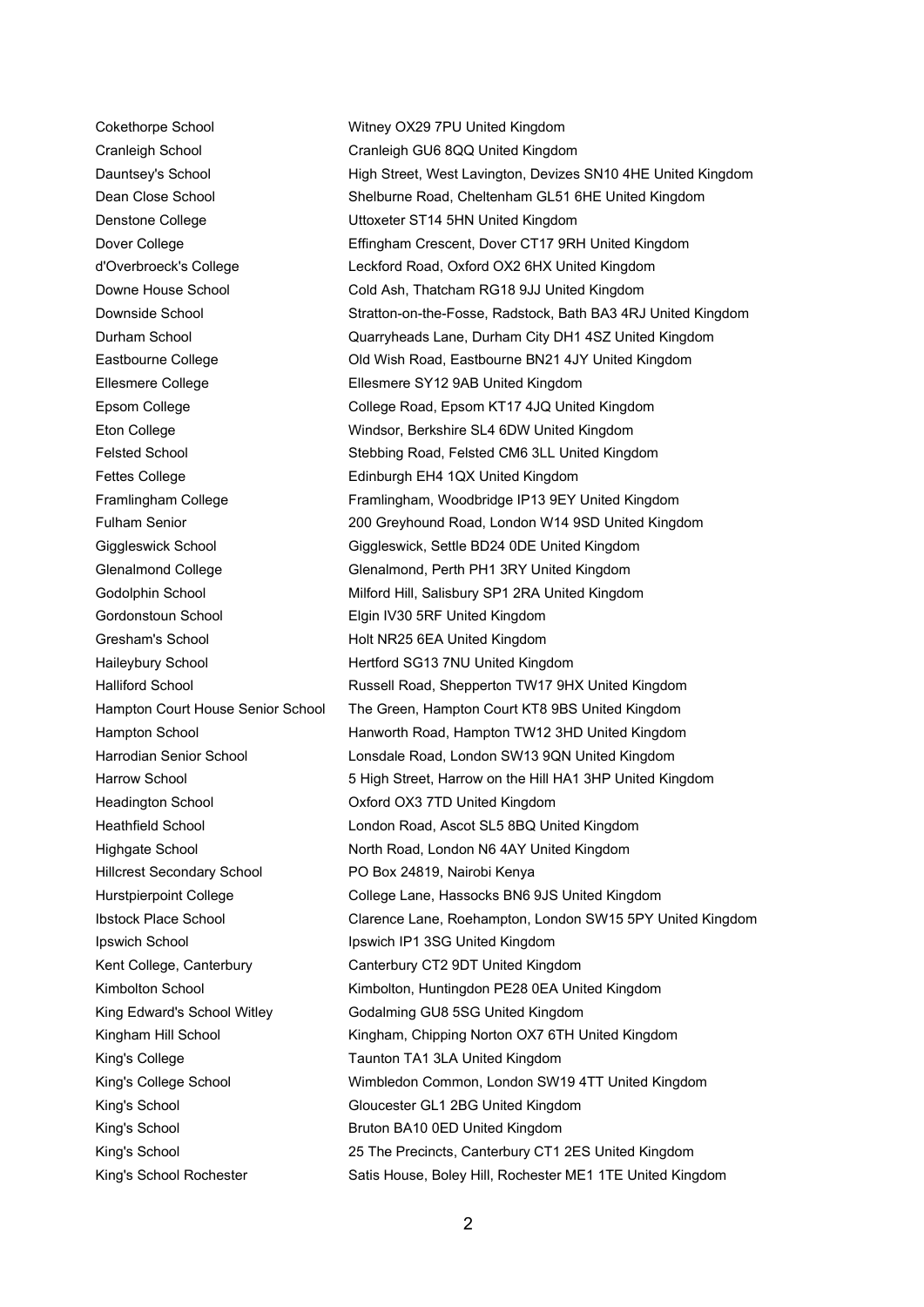Magdalen College School Oxford OX4 1DZ United Kingdom Millfield School Street BA16 0YD United Kingdom Peponi School Po Box 236, Ruiru 00232 Kenya Prior Park College Bath BA2 5AH United Kingdom Rugby School **Rugby CV22 5EH United Kingdom** Sevenoaks School Sevenoaks TN13 1HU United Kingdom

Kingswood School **Lansdown, Bath BA1 5RG United Kingdom** Lancing College Lancing BN15 0RW United Kingdom Langley School **Langley Park, Loddon, Norwich NR14 6BJ United Kingdom** Leighton Park School Shinfield Road, Reading RG2 7ED United Kingdom Leweston School School Sherborne DT9 6EN United Kingdom Lord Wandsworth College Long Sutton, Hook RG29 1TB United Kingdom Loretto School **Musselburgh EH21 7RE United Kingdom** Loughborough Grammar School 6 Burton Walks, Loughborough LE11 2DU United Kingdom Malvern College **College Road, Malvern WR14 3DF United Kingdom** Malvern St James School 15 Avenue Road, Great Malvern WR14 3BA United Kingdom Marlborough College Marlborough SN8 1PA United Kingdom Mayfield School The Old Palace, High Street, Mayfield TN20 6PH United Kingdom Merchant Taylors' School Sandy Lodge, Northwood HA6 2HT United Kingdom Merchiston Castle School Colinton, Edinburgh EH13 0PU United Kingdom Mill Hill School The Ridgeway, Mill Hill, London NW7 1QS United Kingdom Milton Abbey School Blandford Forum DT11 0BZ United Kingdom Monmouth School for Boys **Almshouse Street, Monmouth NP25 3XP United Kingdom** Moreton Hall School Weston Rhyn, Oswestry SY11 3EW United Kingdom Mount Kelly Parkwood Road, Tavistock PL19 0HZ United Kingdom Oakham School Oakham LE15 6DT United Kingdom Oratory School Woodcote, Reading, South Oxfordshire RG8 0PJ United Kingdom Oundle School Oundle, Peterborough PE8 4GH United Kingdom Our Lady's Convent Senior School Radley Road, Abingdon OX14 3PS United Kingdom Pangbourne College Pangbourne RG8 8LA United Kingdom Pocklington School West Green, Pocklington, York YO42 2NJ United Kingdom Queen Anne's School 6 Henley Road, Caversham, Reading RG4 6DX United Kingdom Queen Margaret's School Escrick Park, York YO19 6EU United Kingdom Radley College **Abingdon OX14 2HR United Kingdom** Reed's School Sandy Lane, Cobham KT11 2ES United Kingdom Reigate Grammar School **Reigate Road, Reigate RH2 0QS United Kingdom** Repton School Repton, Derby DE65 6FH United Kingdom Roedean School **Roedean Way, Brighton BN2 5RQ United Kingdom** Rossall School **Fleetwood FY7 8JW United Kingdom** Royal Grammar School High Street, Guildford GU1 3BB United Kingdom Royal Hospital School **Holbrook, Ipswich IP9 2RX United Kingdom** Royal Russell School Coombe Lane, Croydon CR9 5BX United Kingdom Rye St Antony School Pullen's Lane, Headington Hill, Oxford OX3 0BY United Kingdom S. Anselm's College **Bakewell DE45 1DP United Kingdom** Seaford College **Lavington Park, Petworth GU28 0NB United Kingdom** Sedbergh School Sedbergh LA10 5HG United Kingdom